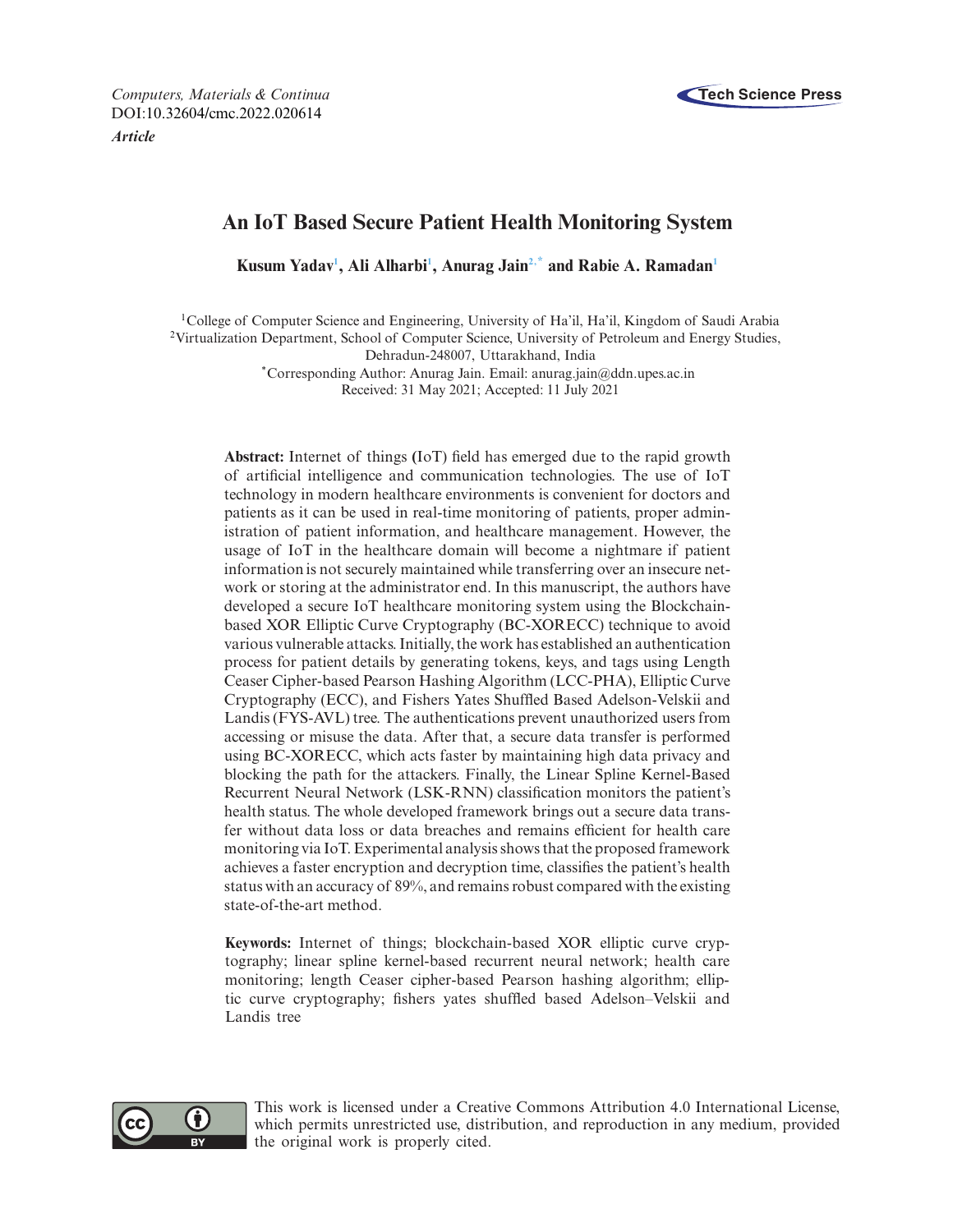# **1 Introduction**

An emerging trend for every future generation technology is deemed to be IoT [\[1](#page-14-0)]. It is the interconnection of exclusively detected smart objects along with devices. For tracking data, IoT is surrounded by disparate sensors that are linked to many objects, which are invisibly attached all over the surroundings [\[2\]](#page-14-1). The highest ordinary research application in wearable electronics is Health Monitoring (HM). The union of smart computing and remote HM with IoT is called Smart HM [\[3](#page-14-2)].

Through HM, monitoring and caring for patients can be done outside of the traditional clinical boundary (i.e., house, for instance). A particularly designed monitoring device for monitoring and transmitting health data to smart contracts, a smartphone with internet connectivity, along with an HM application, is the main component of an HM system [\[4\]](#page-14-3). Wearable devices and IoT play a crucial part in HM and the current push for developing smart cities [\[5](#page-14-4)]. Wearable devices gather patient health data, transmitting it to hospitals or medical institutions for facilitating HM, disease diagnosis, and treatment. Thus, a Big Data situation is developed as every patient's data is examined and transmitted [\[6\]](#page-14-5). Furthermore, secure data sharing is demanded by such infrastructure for handling patient data with other institutions [\[7](#page-14-6)].

One of the most crucial aspects of any system is security. Concerning security, disparate perception is possessed by people, and thus, it is defined in multiple ways [\[8](#page-14-7)[,9](#page-14-8)]. Generally, a notion similar to the system's safety as a whole is security. Nowadays, the communication in IoT-centered HM is mainly wireless, which might cause different security threats to these systems  $[10,11]$  $[10,11]$ . Serious issues could be posed by these security problems to the wireless sensor devices  $[12,13]$  $[12,13]$  $[12,13]$ . Hence, a vital necessity for safe and secure medical and health data management is the execution of data security methods, namely lightweight block encryption techniques for medical IoT resources [\[14](#page-15-3)].

Data mining are extensively utilized in medical monitoring, including classification as well as clustering methods [\[15](#page-15-4)], neural networks [\[16](#page-15-5)], together with other approaches centered on disparate machine learning methods for attaining diagnostic information to envisage the patient's abnormal health changes from the IoT data [\[17](#page-15-6)[,18\]](#page-15-7). For offering a safe data transfer and a precise patient monitoring system, a safe patient HM system utilizing BC-XORECC and a patient monitoring system utilizing LSK-RNN is formed by the work that benefits from clouds and IoT technologies. In this, the patient could remotely be monitored via the medical squads for the early diagnosis of their crucial conditions.

This paper is categorized as: Section 2 analyzes the associated studies, Section 3 surveys the proposed work, Section 4 demonstrates the results along with discussion for the proposed method; in addition, Section 5 offers the conclusion with future scope.

### **2 Literature Review**

This section contains the details of security mechanisms proposed by different researchers for IoT-based healthcare systems.

Gope et al. [\[19](#page-15-8)] have addressed the limitations in the present IoT-enabled healthcare system. Authors have utilized an authentication technique that is based on a physical unclonable function. In addition, to further strengthen security, the proposed decision-making scheme is fault-tolerant.

Seong-Kyu et al. [\[20](#page-15-9)] formed Artificial Intelligence (AI)-centered BlockChain (BC) algorithms for ensuring safe corroboration of data (medical). The approach rendered an information security BC-AI framework; it verified BC systems aimed at accurate extraction, storage, together with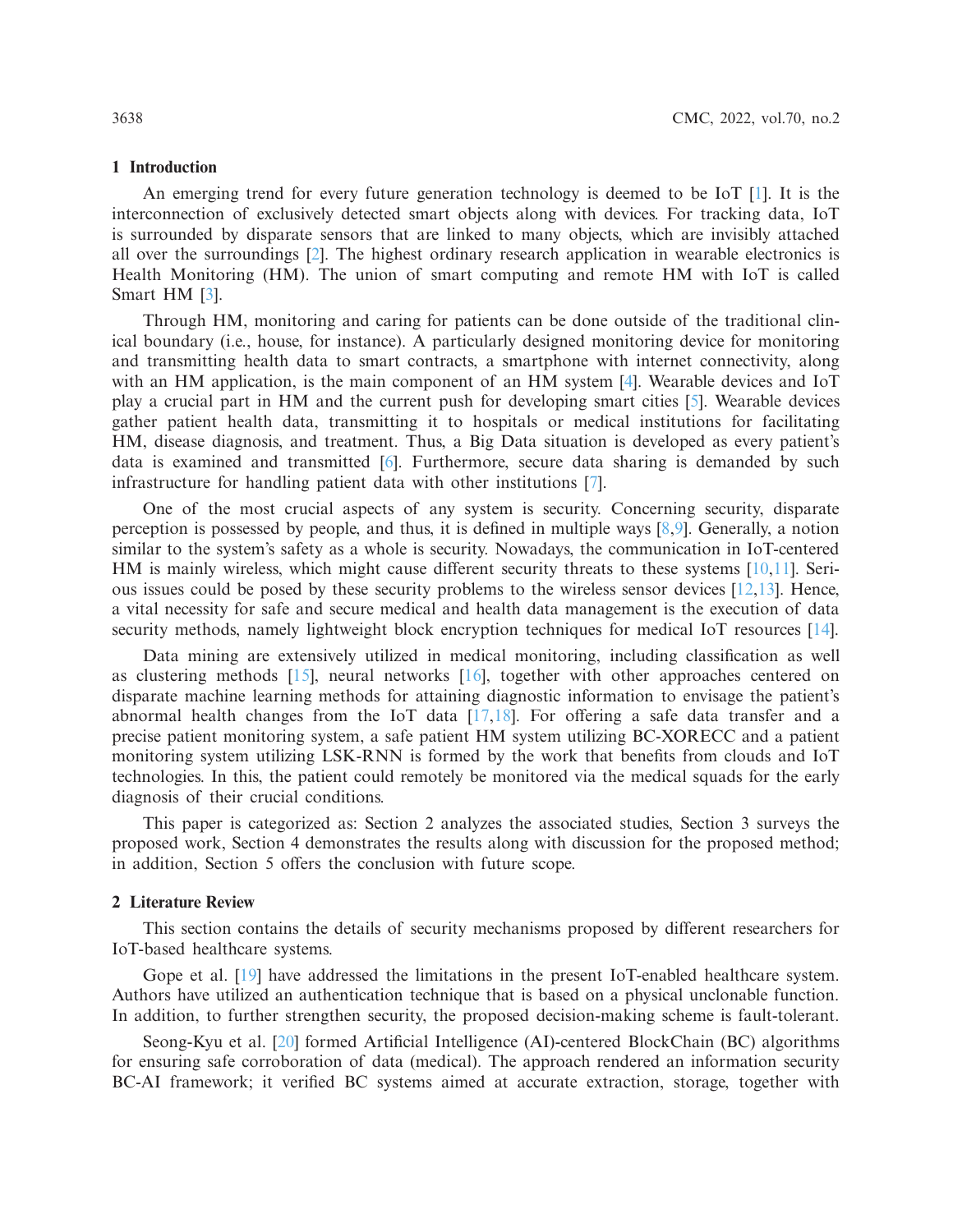verification of data. Additionally, disparate verification and performance assessment indicators were set to acquire the Translations Per Second (TPS) of data (medical) and for the standardization work execution. As a result, the BC confidentiality, together with the AI sensitivity, was maximized. However, it was susceptible to internal attacks.

Akhbarifar et al. [\[21\]](#page-15-10) ascertained the patient's health status through envisaging critical situations via data mining. It analyzed all through their data (biological ones) sensed using smart medical IoT devices. For ensuring the security of patients' private data, lightweight, safe block encryption was employed. Next, centered on the K-Star classification, the patient's health status was classified. The K-star classification attainted the best outcomes amongst disparate classifiers; it got 95% accuracy. Thus, the work attained an excellent accuracy; however, the approach lagged to Security Level (SL).

Sarmah et al. [\[22](#page-15-11)] recommended a method, which encompassed '3' steps: a) Authentication, b) Encryption c) Classification. Initially, SHA-512 was employed as an authentication method. Next, the wearable IoT device transferred the sensor data concurrently to the cloud. These devices were installed on the patient's body. Centered upon Patient and Doctor Id, along with Hospital Id-Advanced Encryptions Standard (PDH-AES), the sensor data was encrypted as well as transmitted securely to the cloud. Next, the encrypted data was decrypted, and also Deep Learning Modified Neural Network performed the classification. The PDH-AES brought about 95.87% securities; however, it encompassed computational intricacy for generating keys.

Mohame et al. [\[23\]](#page-15-12) posited Deep-Q-Networks that lessened malware attacks when transmitting medical data. As per the Q-learning conception, the technique scrutinized the medical details in disparate layers that minimized intermediary attacks with lesser intricacy. The system's efficiency was assessed concerning experimental outcomes as well as discussions. As a result, the Deep-Q-Network lessened the intermediary attacks; however, the data loss was higher.

Ramesh et al. [\[24\]](#page-15-13) ameliorated a Role-centered Access Control with a '2' fish algorithm for protecting IoT health data on HC systems as a public cloud storage perception. It significantly helped in the effectual storage of data (medical) on IoT applications and rendered safe storage of data (medical) on the cloud on account of the role-centered access policies. Additionally, to diminish the waiting time for retrieving pertinent medical data, a clustering scheme was implemented. However, the access process was complicated to utilize.

Kesavan et al. [\[25\]](#page-15-14) posited a method that utilized '4' disparate phases for transmitting the data. Those are Data Acquisition (DA), Fog to Cloud (FC), Decision-Making (DM), together with execution. The DA encompassed data storage as well as collection. Together with the cloud layer, the fog layer is the '2' disparate layers of the FC; it also described the safe integration of FC. The DM involved feature extraction along with classification. For attaining the best optimum solution, Adaptive Deep Convolution Neural Networks with the Levy Flight centered Grey Wolf Optimization was utilized in the classification. Unfortunately, the developed technique had lagged because of data breaches.

Khan et al. [\[26\]](#page-15-15) have proposed a two-step security mechanism for IoT-based healthcare systems. The first level of security is achieved through a combination of user names and passwords with biometric credentials. The integrity of the authentication system is ensured by SHA-512 algorithm. At the second level, improved elliptical curve algorithm and substitution Ceaser cipher algorithms are used to ensure the confidentiality of messages during transmission.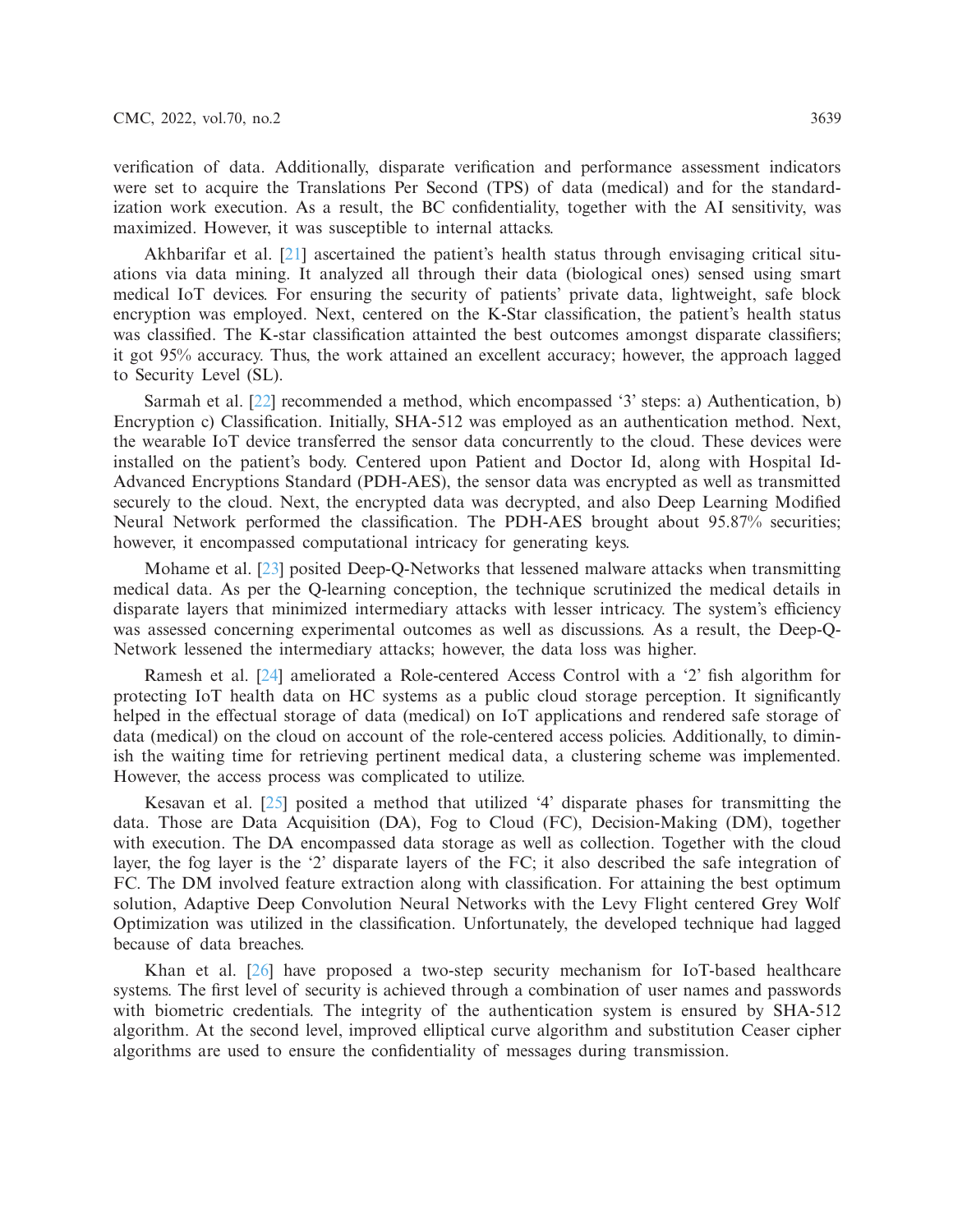Though different researchers have proposed different methodologies to make a secure IoTbased healthcare system, limitations in the existing system have motivated authors to propose a new security framework to make an IoT-based secure health monitoring system.

# **3 Proposed IoT Based Secure Patient Health Monitoring System**

IoT-based patient monitoring system helps patients enjoy healthcare-related services sitting at a remote location in their homes. Patient's privacy, safety, and security, in this case, are very much essential. Therefore, a secured IoT-based health monitoring system is a crucial scheme to provide all kinds of shields against possible vulnerabilities. Various healthcare secure data monitoring has been developed. However, still, the method fails to protect the data which is vulnerable to some of the attacks, such as the denial-of-service attack, replay attack, man-in-the-middle attack, offline password guessing attack, a smart card is stolen attack, forward secrecy attack, user anonymity attack, mutual authentication attack, etc. The work has developed a secure Blockchain-based healthcare monitoring system in IoT by addressing the vulnerability attacks, as illustrated in [Fig. 1.](#page-3-0)



<span id="page-3-0"></span>**Figure 1:** Proposed framework for IoT based secure patient health monitoring system

# *3.1 Authentication*

Authentication provides to get authenticated by its own identity before transferring data. The authentication is provided to access the records or patients' data to those permitted as authenticated users. It conquers the internal attacks as well as the attacks during transit. The authentication phase comprises three subphases:

- 1) Registration Phase
- 2) Login Phase
- 3) Verification Phase.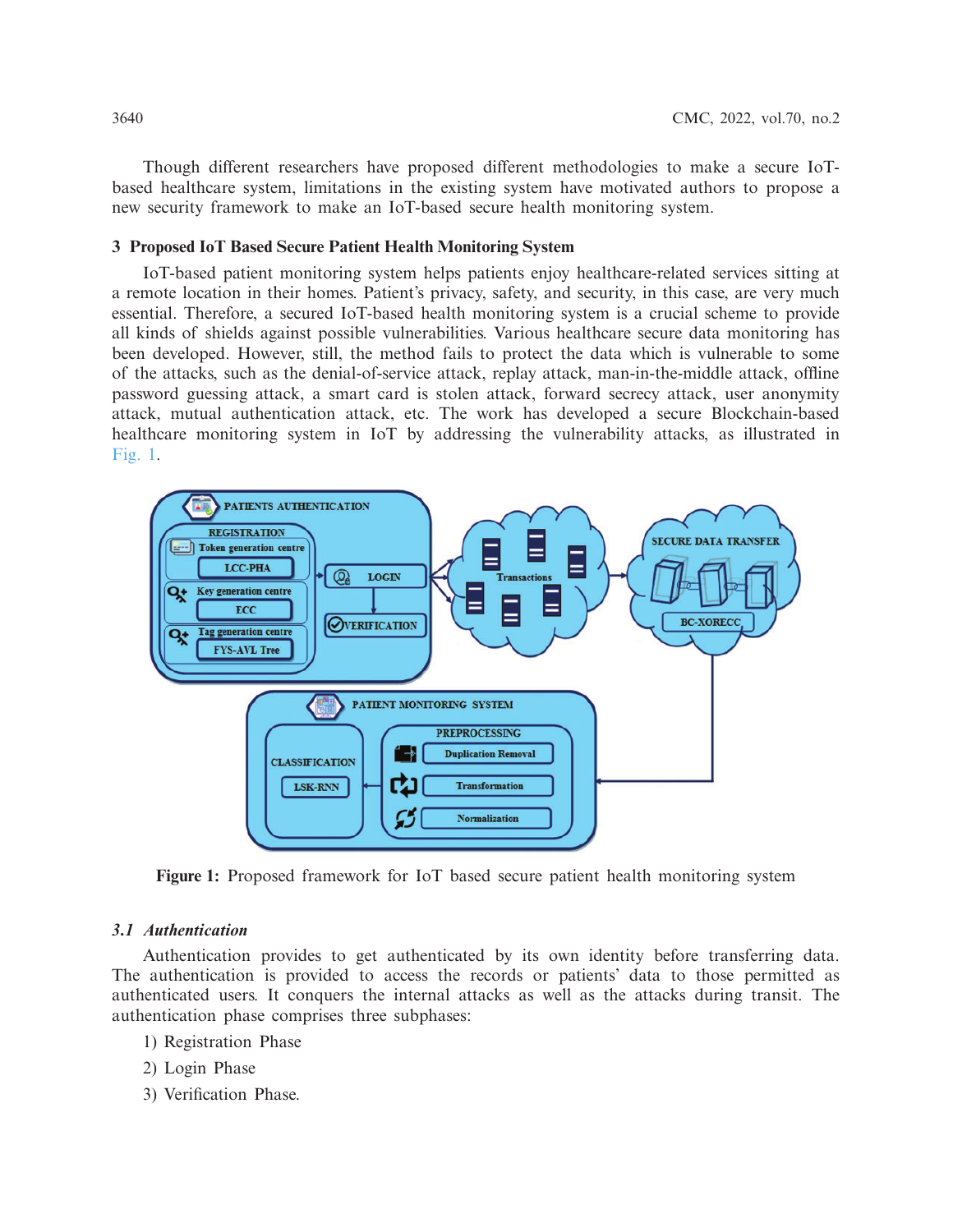#### *3.1.1 Registration Phase*

The registration phase provides with collecting the patient's details, which consists of the patient's name, patient's ID (P<sub>ID</sub>), username  $(UN_i^N)$ , password generation  $(PW_i^N)$ , etc., that are enrolled into the records of the hospitals. This phase is necessary to provide the patient with hospital services and to monitor the various services that each patient receives. But storing patient details may get attacked if it is stored without any security. Hence, to provide proper data security, the work has been enhanced with token, key, and tag generation with its respective centers. Details of the three processes are given below:

#### **Token Generation Centre**

Token generation center allows the user to verify their identity, and in return, they receive a token to access the data. The user retains access as long as the token remains valid. Once the user logs out or quits an app, the token is invalidated.

In a token generation, initially, the Server  $(S_i^N)$  ask for access of the user to the protected data by providing the username and password  $Z_i^n = (UN_i^N + PW_i^N)$  details obtained during registration as shown in  $(Eq. (1))$ .

<span id="page-4-0"></span>
$$
UN_i^N + PW_i^N \to S_i^N \tag{1}
$$

The center verifies the username and password i.e.,  $S_i^N$  $\stackrel{Checks}{\longrightarrow} Z_i^n = P_{ID}$  and generates the token after verification as shown in [\(Eq. \(2\)\)](#page-4-1).

<span id="page-4-1"></span>
$$
S_i^N \xrightarrow{Verified} T_i^N
$$
  

$$
Z_i^n = P_{ID} \tbinom{V}{i}
$$
 (2)

Finally, the token, username, and password are stored using the Length Ceaser cipher Pearson hashing algorithm to secure the details confidentially and stored within the user browser while the work continues. Initially, the Length Ceaser Cipher first transfers the letters into numbers. Encryption of a letter can be described mathematically as shown in  $(Eqs. (3)–(5))$  $(Eqs. (3)–(5))$ :

<span id="page-4-2"></span>
$$
E_{CP}\left(U_I^N\right) = \left(U_I^N + n\right) \text{mod} 26\tag{3}
$$

$$
D_{CP}\left(U_I^N\right) = \left(U_I^N - n\right) \text{mod} 26\tag{4}
$$

<span id="page-4-3"></span>
$$
n = len\left(\mathbf{P}_{ID}^{N}\right), \quad i = 1, 2, 3 \dots n \tag{5}
$$

where,  $E_{CP}$  denotes the encryption of attributes  $U_I^N$  is the input attributes *n* is the shifting value, which depends upon the length of each attribute,  $D_{CP}$  is the decryption of attribute.

<span id="page-4-4"></span>The L-Caesar Cipher algorithm encryption helps us secure the data by varying the shifting value based on the length of the attribute. Now, the converted ciphertext  $(CP_i^N)$  is converted into hash code using the Pearson hashing algorithm. The PHA provides an output in which a single byte of data is strongly dependent on every byte of the input. The algorithm computes the hash code ( $\lambda$ ) for the  $(CP_i^{\overline{N}})$ . Initially, the hash variable is initialized that is ( $\lambda$ : = 0), now, based on the length of the ciphertext, the loop is continued until the ciphertext ends as given in  $(Eqs. (6)–(8))$  $(Eqs. (6)–(8))$ :  $\lambda$ : =  $\hbar$ [ $\lambda$  *XOR c*]  $\hbar[\lambda \, XOR \, c]$  (6)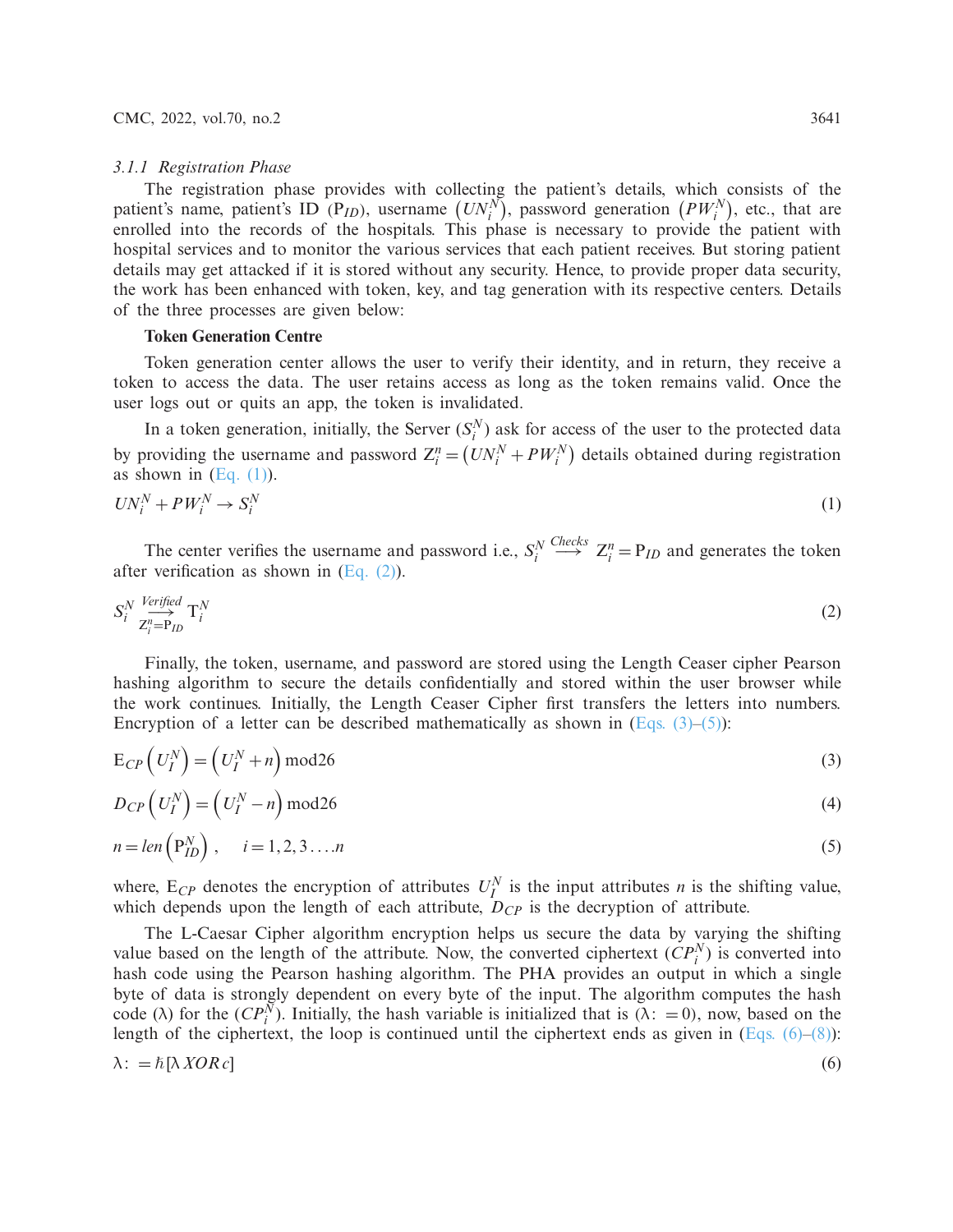3642 CMC, 2022, vol.70, no.2

$$
c = len\left(CP_i^N\right) \tag{7}
$$

$$
\hbar[i] = 255 - i \tag{8}
$$

Finally, the hash value is obtained for the converted ciphertext, and any small changes in the value make the developed algorithm generate a different hash algorithm.

# <span id="page-5-0"></span>**Key Generation Centre**

Key generation is an essential factor that generates the key, i.e., both the public and the private keys that are used to encrypt and decrypt IoT sensing data. ECC is an asymmetric public key-based encryption algorithm that provides high security even with small-length keys [\[27\]](#page-15-16). It is based on the elliptic curves. For developing the key, the work has adopted an ECC algorithm that allows the key size to remain shorter but provides a higher security level. Initially, the ECC generates the ciphertext private key  $(\Re_{PRI}^{CP})$  randomly using [\(Eq. \(9\)\)](#page-5-1); after that, calculate the ciphertext public key  $(\Re_{PUB}^{CP})$  using [\(Eq. \(10\)\)](#page-5-2). Finally, the shared secret key  $(\Im_s)$ is calculated using [\(Eq. \(11\)\)](#page-5-3).

$$
\Re_{PRI}^{CP} = rand\left(\mathbf{K}_{PRI}\right) \tag{9}
$$

$$
\Re_{PUB}^{CP} = \Re_{PRI}^{CP} * G \tag{10}
$$

$$
\mathfrak{I}_s = \mathfrak{R}_{PRI}^{CP} * \mathbf{K}_{PUK} \tag{11}
$$

G is the random number ranging between (1 to *n*− 1), K*PUK* denotes the public key, and K*PRI* is the private key.

### <span id="page-5-3"></span><span id="page-5-2"></span><span id="page-5-1"></span>**Tag Generation Centre**

Tag is generated for the patient details to make it more secure. The tag generation is performed using the Fisher–Yates shuffled AVL–Tree algorithm. The developed tag generation provides the self-balancing binary tree for the patient details. For each node of the tree, the height difference of its sub-trees is at most 1; therefore, it is also height-balanced. The tree formation is based upon the shuffling provided by the fisher Yates. The fisher Yates provides the shuffling of the entire data of individual patients until it gets finished. The AVL tag generation is illustrated in [Fig. 2.](#page-6-0)

[Fig. 2](#page-6-0) states the AVL tree generation for the details such as Patient ID (P001), Hospital ID (H001), Patient Name (Alex), Hospital Name (Miot), Age (39), and Sex (male). According to the developed Fisher-Yates shuffled AVL–Tree algorithm, the details are initially shuffled, such as "mioth00139p001malealex", and based on each character, the tree is constructed. Then, based on the tree formation, the tag is generated.

# *3.1.2 Login*

The user is logged in by inputting there  $U_i^{ID} P w_i^v$  and  $T_i^N$  to  $R_i$ . After entering the details, the  $R_i$  computes  $L_i^* = f(U_i^{\text{ID}} \| P w_i^{\text{v}} \| T_i^{\text{N}})$  and checks if  $L_i^*$  equals  $U_i$ . If the information entered by the user is right, this request is preceded.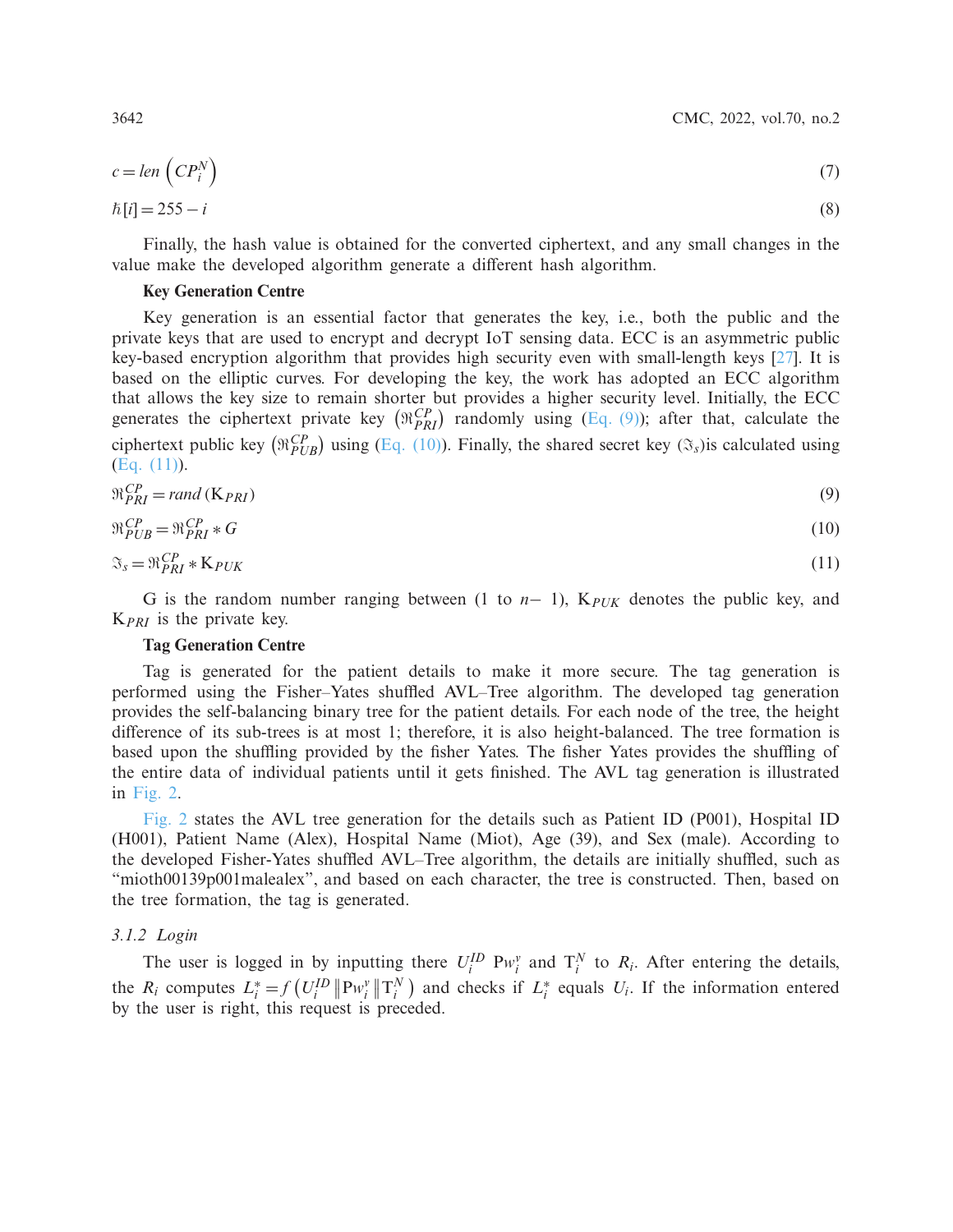

<span id="page-6-1"></span><span id="page-6-0"></span>**Figure 2:** Fisher–Yates shuffled AVL–tree algorithm

#### *3.1.3 Verification*

This phase checks whether the login user is registered or not, and after that, communicates with the cloud environment, i.e., initially, the validity of the  $L_i^*$  is verified, and if the verification output ( $V_{\Theta} = 1$ ) is then the process continues by communicating with the cloud, or else change of password is suggested for the user. Hence, all the authentication phase information is stored in a blockchain  $(\overline{BC}_i^n)$  to provide a secure data transfer.

### *3.2 Secure Data Transfer*

Secure data transfer is the most crucial task, which provides the hackers with a comfort zone to steal the data. Therefore, the data transfer has to be more robust to avoid malicious attacks. The work has used a Blockchain mechanism to transfer the data, but it comprises data storage (i.e.,) issue, storing big IoT data over the blockchain is not possible. Therefore, we use cloud servers to store encrypted data blocks, which is performed by XORECC algorithm.

Initially, the blockchains perform various steps to process the patient health care details from IoT. First, the user requests for a transaction in the blockchain as shown in  $(Eq. (12))$ :

$$
U_i \stackrel{request}{\longrightarrow} BC_i^N \tag{12}
$$

After that, the new transactions  $(U_i)$  are passed over to the individual peer network, including the PC nodes. After the individual's verification, a hash code is generated using SHA256. The algorithm generates a unique hash code as shown in  $(Eqs. (13))$  and  $((14))$ :

<span id="page-6-2"></span>
$$
BC_i^N(U_i) = BC_1^N(U_i) + BC_2^N(U_i) + \dots BC_n^N(U_i)
$$
\n(13)

<span id="page-6-3"></span>
$$
BC_i^N \stackrel{verifies}{\longrightarrow} U_i \tag{14}
$$

where  $BC_i^n$  denotes the blockchain of *i* users that consists of *n* details of the individual users. Now, the hash code is generated by the SHA 256, which undergoes a message block schedule and compression function. Initially, the N-Bit user details get looped until it satisfies the  $(Eq. (15))$ :

<span id="page-6-4"></span>
$$
U_i + 1 + k = 448 \text{mod} 512 \tag{15}
$$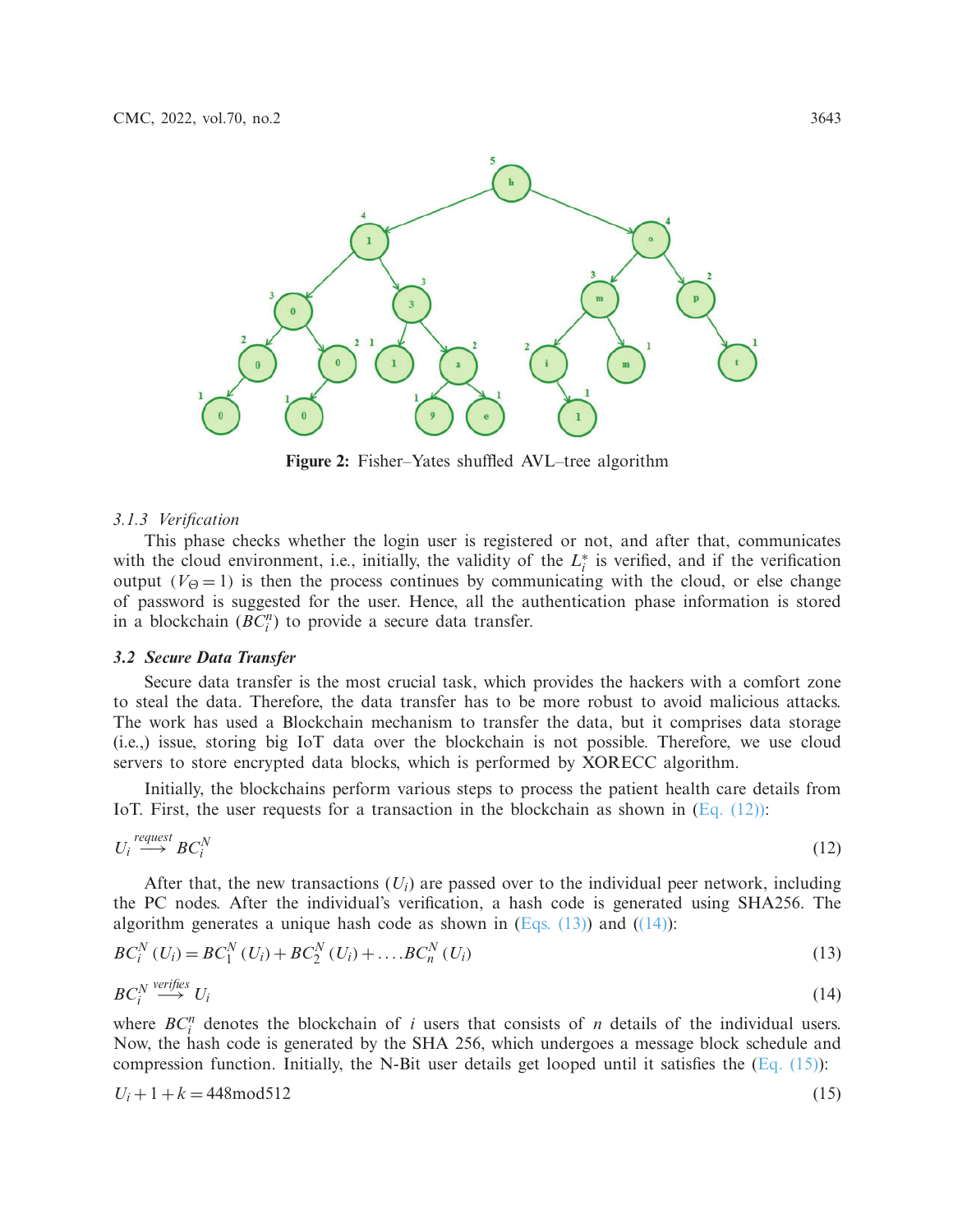where k, denotes the number of zero bit that is to get added up. The user details are converted into 64 bits binary values and further added with 448-bit to obtain the 512-bit message block. The block is further divided into sixteen 32-bit blocks, which are processed by compression to finally form the hash values as shown in  $(Eq. (16))$ .

<span id="page-7-0"></span>
$$
H_i\left(U_i^N\right) = H_0 H_1 H_2 H_3 H_4 H_5 H_6 H_7\tag{16}
$$

Every generated hash code is linked with the previous hash code in the block, which makes the blockchain mechanism an unbreakable network for transferring data. If someone tries to attach a transaction, the network node or a smart agreement will validate it. Therefore, this unchanging ledger cannot be modified. This process creates a decentralized system with secure and reliable data transfer. Finally, it checks if the user is genuine with an algorithm. After verifying a transaction, a new block in the network is added to the ledger. The block has an index structure, timestamp, data, previous hash block, and current hash block. A new block is then added to the blockchain, which remains to be unchanged and secure.

To avoid storage issues, each block is again encrypted using the developed XORECC cryptographic algorithm, which uses the key generated by KGC to encrypt and decrypt the block and performs the XOR of the hash code with the encryption and decryption key generated in TGC. Thus, the encryption and decryption of the blocks are computed as:

## <span id="page-7-1"></span>**(a) Encryption**

The encryption of the  $(BC_i^n)$  is carried out by randomly selecting  $\Gamma$  from [1 to *n*− 1]. The encryption is performed under two ciphertexts,  $\hbar_1$  and  $\hbar_2$  is shown in [\(Eq. \(17\)\)](#page-7-1) and [\(Eq. \(18\)\)](#page-7-2):

$$
\hbar_1 = \Gamma \times P \tag{17}
$$

$$
\hbar_2 = BC_i^n + \Gamma \times K_{PUK} + \bar{\lambda}
$$
\n(18)

where,  $\bar{\lambda}$  is the hash code generated by KGC. Thereafter,  $\hbar_1$  and  $\hbar_2$  will be sent further for decryption.

### <span id="page-7-2"></span>**(b) Decryption**

<span id="page-7-3"></span>We have to get back the message that was sent to us. Its formula is shown in  $(Eq, (19))$ :

$$
BC_i^n = \hbar_2 - \frac{K_{PRI} \times K_{PUK}}{\gamma_{GK} \times E_{CP}} + \bar{\lambda}
$$
\n(19)

Thus,  $BC_i^n$  is the original message decrypted using the distributed key. Thus, the secure data transfer outline is illustrated in the form of pseudo-code stated in [Fig. 3.](#page-8-0)

### *3.3 Patient Monitoring System*

The secured data is now processed under health care monitoring to get the status of patient health. However, before getting the patient's health status, the collected IoT secure data is preprocessed to improve the data quality.

#### *3.3.1 Preprocessing*

Preprocessing provides healthier data to avoid the chance of error. Preprocessing helps the model to obtain better accuracy.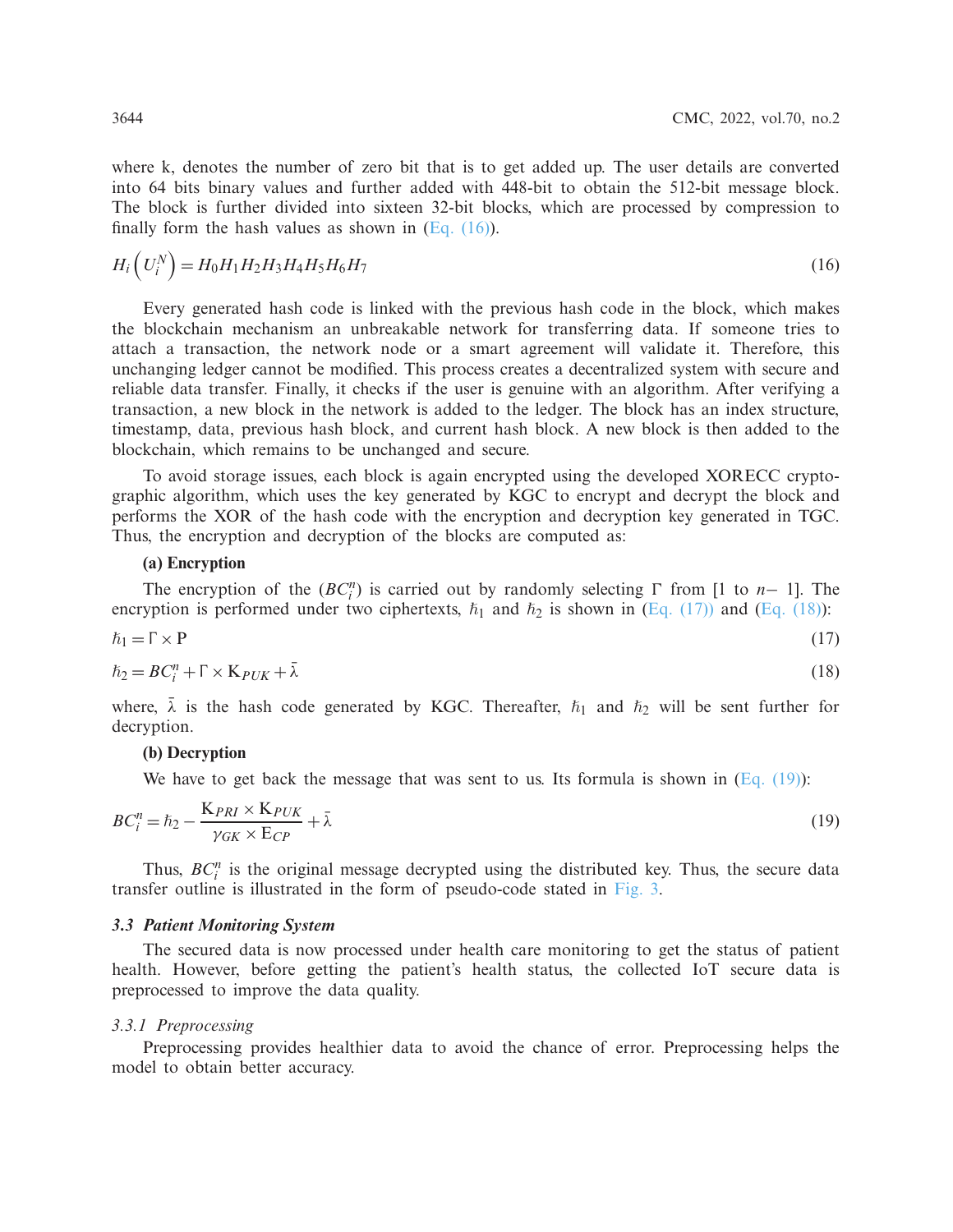```
Input: Patients detail
Output: Secure data transfer
Begin
        Initialize the Block chain (BC_i^n), Hash code (H_i)
        For i=1 to N
                Request given to the Block chain
                          U_i \longrightarrow BC_i^NIf \left( BC_{i}^{N} \longrightarrow U_{i}=1 \right)Generate Hash code
                                          For (i = len(U_i))Performs hashing of the details
                                                            U_1 + 1 + k = 448 \text{mod} 512End for
                         Else
                                  User is unauthorized or malicious user
                         End if
                 If \left( \text{len}(BC) \right) > 250GBStore the block in cloud storage
                                  Encrypt the block using,
                                  \hbar_1 = \Gamma \times P\hbar_2 = BC_i'' + \Gamma \times K_{P\cup K} + \lambdaPerform secure data transfer
                 Else
                         Store it in block chain and perform secure data transfer
                 End if
        End for
End begin
```
<span id="page-8-1"></span><span id="page-8-0"></span>**Figure 3:** Pseudo code for BC-XORECC

#### **(a) Duplication Removal**

It removes the entire repeated context from the database  $(\lambda_{text})$  that may not bring that much change while training a model. The repeated data occupies the database space and also may lead to more processing time. The repetition function  $(H_P^{Rep})$  is given by  $(Eq. (20))$ :

$$
H_{\text{Re}p} = H_{\text{P}}^{\text{Re}p} \left[ \lambda_{text{text}} \right] \tag{20}
$$

#### **(b) Transformation**

Transformation  $(H_P^T)$  provides converting of the characters into numeric values. It helps to make the data more understandable and improve the precision of monitoring the patient's status. It is given in  $(Eq. (21))$ :

<span id="page-8-2"></span>
$$
H_{MVT} = H_P^T[\lambda_{text}]\tag{21}
$$

#### **(c) Normalization**

Normalization (H*nor*) contributes towards scaling the data between 0 and 1. Normalization provides the same units and helps to reduce the upcoming errors. Normalization is given by [\(Eq. \(22\)\)](#page-8-3):

<span id="page-8-3"></span>
$$
H_{nor} = \frac{\lambda - \lambda_{\min}}{\lambda_{\max} - \lambda_{\min}}
$$
(22)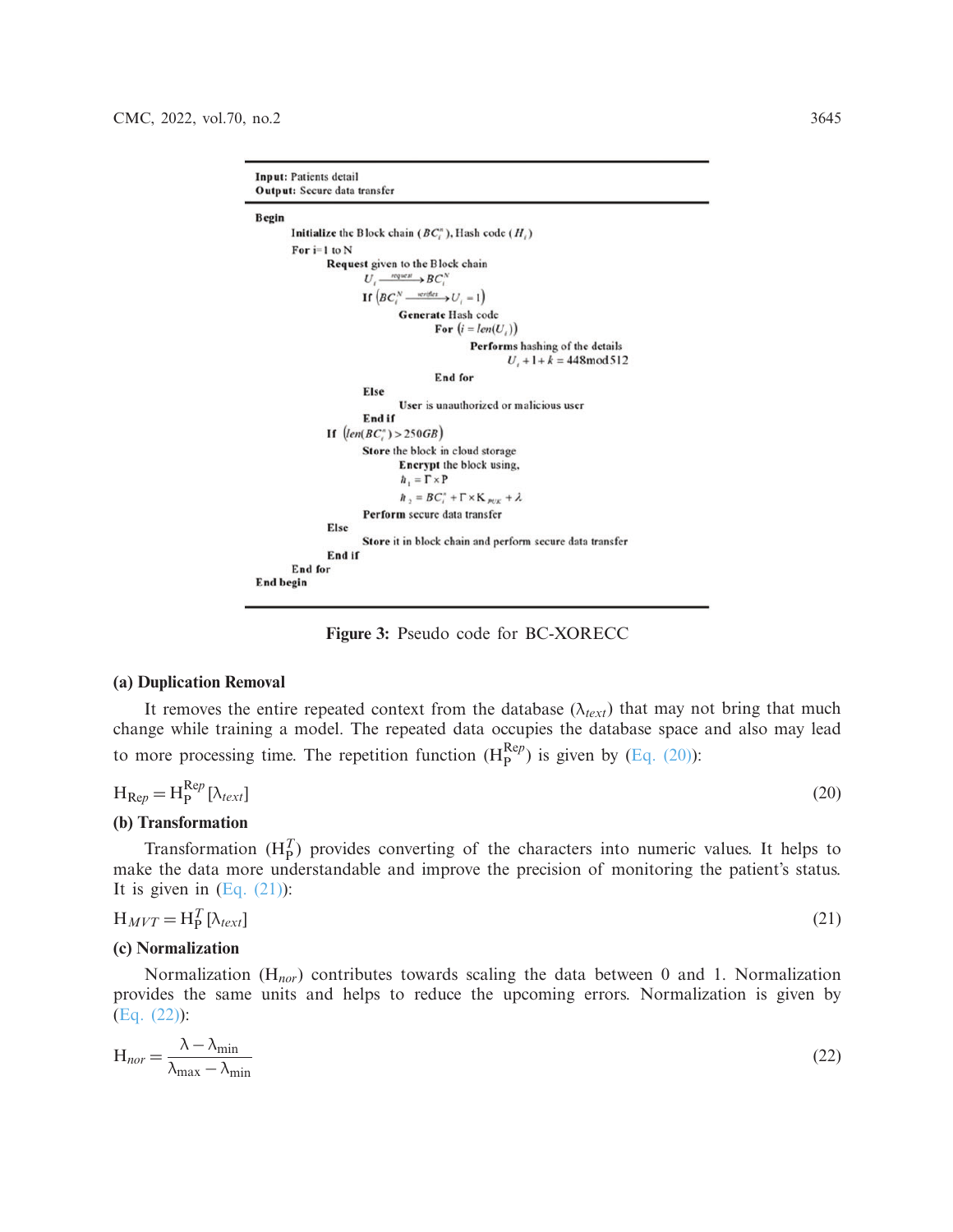<span id="page-9-0"></span>Thus, overall it obtains a clean text which is then preceded into the training process. The preprocessed text is given by  $(Eq. (23))$ :

$$
H_{Pre} = [\lambda_1, \lambda_2, \lambda_3, \lambda_4, \dots, \lambda_n]
$$
\n(23)

#### *3.3.2 Classification*

Classification provides the health status of the patient based on the preprocessed IoT Data. Classification gets trained over the data. Let's consider the liver dataset of the patients. Based on the dataset, the classification gets trained, and the testing is done to analyze the patient's health status. The work has developed a linear spine kernel-based recurrent neural network (LSK-RNN), which addresses vanishing gradient problems and the computational complexity during the training of the data. The LSK-RNN is performed on the input data  $H_{Pre} = [\lambda_1, \lambda_2, \lambda_3, \lambda_4, \ldots, \lambda_t]$  that consists of a hidden vector sequence  $\aleph_{hidden} = [\aleph_1, \aleph_2, \aleph_3, \aleph_4, \ldots, \aleph_t]$  and output vector sequence  $\Theta = [\Theta_1, \Theta_2, \Theta_3, \Theta_4, \dots, \Theta_n]$  by iterating the following sequence from  $t = 1$  *to* T is given by [\(Eqs. \(24\)](#page-9-1)[–\(26\)\)](#page-9-2):

<span id="page-9-1"></span>
$$
\aleph_t = \Phi_{act} [w_{\lambda \kappa} \lambda_t + w_{\kappa \kappa} \aleph_{t-1} + b]
$$
\n(24)

<span id="page-9-2"></span>
$$
\Theta_t = \sigma \left[ w_{\lambda \Theta} \mathbf{x}_t + b \right] \tag{25}
$$

$$
\lambda = w_{\lambda \Theta} \mathbf{\aleph}_{t} + b \tag{26}
$$

where the  $w_i$  terms denote weight matrices (e.g.,  $w_{\lambda\lambda}$  is the input-hidden weight matrix), the *b* terms denote bias vectors and Φ*act* is the hidden layer activation function, which is computed using line spine kernel function computed as  $(Eq. (27))$ :

<span id="page-9-3"></span>
$$
\Phi_{act}(\lambda, \Theta) = 1 + \lambda \Theta + \lambda \Theta \min(\lambda, \Theta) - \frac{\lambda + \Theta}{2} \min(\lambda, \Theta)^2 + \frac{1}{3} \min(\lambda, \Theta)
$$
\n(27)

<span id="page-9-4"></span>For output layer sigmoid activation ( $\sigma$ ) function is used, which is computed as given in [\(Eq. \(28\)\)](#page-9-4):

$$
\sigma(\lambda) = \frac{1}{1 + e^{-\lambda}}\tag{28}
$$

<span id="page-9-5"></span>Hence, based on the predicted output, loss value is evaluated as shown in  $(Eq. (29))$ :

$$
L = \left(\lambda - \hat{\lambda}\right)^2\tag{29}
$$

where,  $\lambda$  and  $\lambda$  denotes the actual value and predicted value for the liver dataset. Now, if L=0 then the model gives the exact true value, but if  $L \neq 0$ , then backpropagation is performed by updating the weights. Thus, the proposed framework provides a secure data transmission by avoiding data loss and data breaches and able to classify the patient's health status based on the IoT data.

### **4 Result & Discussion**

In this section, the proposed secured IoT-based health care monitoring framework is assessed with various performance metrics and compared with the existing methodologies to analyze or observe the proposed work efficiency. The results are evaluated based on the number of data ranging from 100 to 500. The system is implemented in the working platform of JAVA with the system configuration be Intel Core i7 processor, 3.20 GHz CPU speed, and 4GB RAM. The work was carried out on publically available datasets.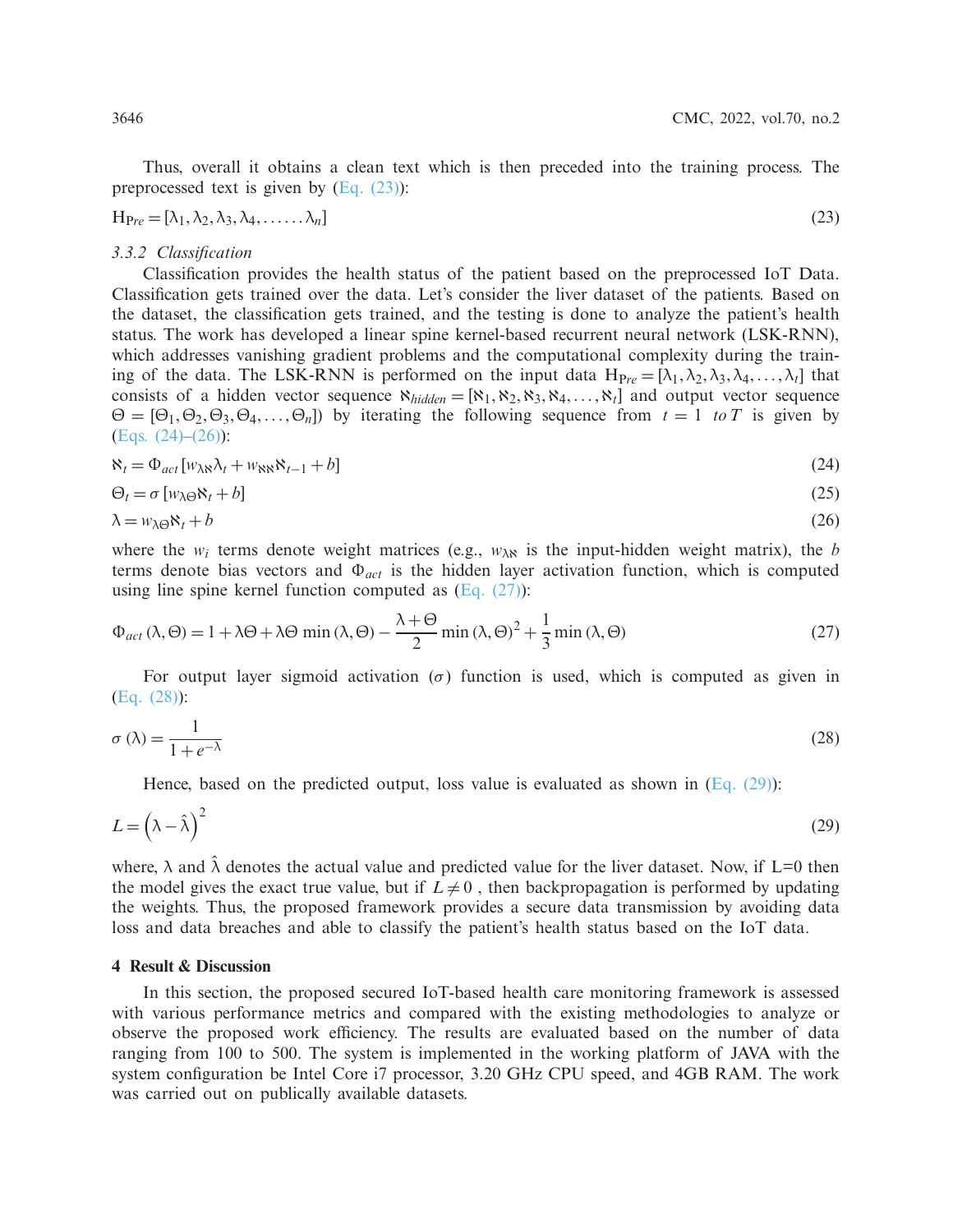#### *4.1 Performance Analysis*

This section analyses the performance of the proposed method with existing methods. The proposed LCC-PHA, BC-XORECC, and LSK-RNN for Hash code generation, secure data transfer, and patient status classification are compared with the existing techniques regarding some performance metrics.

# *4.1.1 Performance Evaluation of Proposed LCC-PHA for Hash Code Generation Based on Hash Generation Time*

Here, the analysis of time taken for generating the hash code for the data by the proposed LCC-PHA method is contrasted with the existing RIPEMD, MD5, Spooky Hash, FNV method and is illustrated in [Tab. 1.](#page-10-0)

| No of data/Techniques | 100    | 200    | 300    | 400    | 500    |
|-----------------------|--------|--------|--------|--------|--------|
| <b>RIPEMD</b>         | 15.641 | 16.455 | 18.546 | 19.661 | 21.314 |
| MD <sub>5</sub>       | 10.456 | 11.874 | 13.564 | 15.648 | 20.158 |
| Spooky hash           | 10.254 | 13.569 | 17.889 | 18.654 | 19.854 |
| <b>FNV</b>            | 9.879  | 11.247 | 13.568 | 14.587 | 15.649 |
| Proposed LCC-PHA      | 2.789  | 3.879  | 4.895  | 5.798  | 6.667  |

<span id="page-10-0"></span>**Table 1:** Evaluation of the proposed LCC-PHA based on hash code generation

[Tab. 1](#page-10-0) indicates the Hash code generation time for the existing and proposed system. The table illustrates that the proposed method tends to achieve a hash code generation time ranging between 2.789–6.667 s for the data ranging from 100–500. But the existing methodologies achieve a hash generation time varying between 9.879–19.661 s, which is relatively high compared to the proposed method. Therefore, for a hashing algorithm to be robust, it must constrain a low hash generation time and increased security. Nevertheless, the proposed method remains faster and highly secured due to the improvisation done using the Length Ceaser cipher in the Pearson hashing algorithm that leads the existing methodologies.

[Fig. 4](#page-11-0) shows the Hash code generation time for the existing and proposed system. The graphical analysis states that the proposed method performs a faster generation of hash code than the current methodologies and avoids attacks by performing a highly secured hash code.

# *4.1.2 Performance Evaluation of Proposed BC-XORECC For Secure Data Transfer Based on Encryption Time, Decryption Time, and Security Level*

Here, the analysis of the time taken for the encryption and decryption of the data by the proposed BC-XORECC method is contrasted with the existing Blowfish, DES, RC4, and AES. The evaluation of the metrics is illustrated in [Tab. 2.](#page-11-1)

[Tab. 2](#page-11-1) illustrates the evaluation of the encryption time and decryption time for the proposed method along with the existing methods. To differentiate one encryption algorithm from another, it should have the ability to secure the data against attackers and its speed and efficiency in doing so. According to that, the proposed BC-XORECC can secure the data and maintain the speed by performing faster encryption and decryption. The proposed method tends to achieve a low encryption time ranging between 1.203–3.784 s for the data ranging from 100–500 and at the same time maintaining a faster decryption time ranging between 1.201–4.124 s. But the existing methods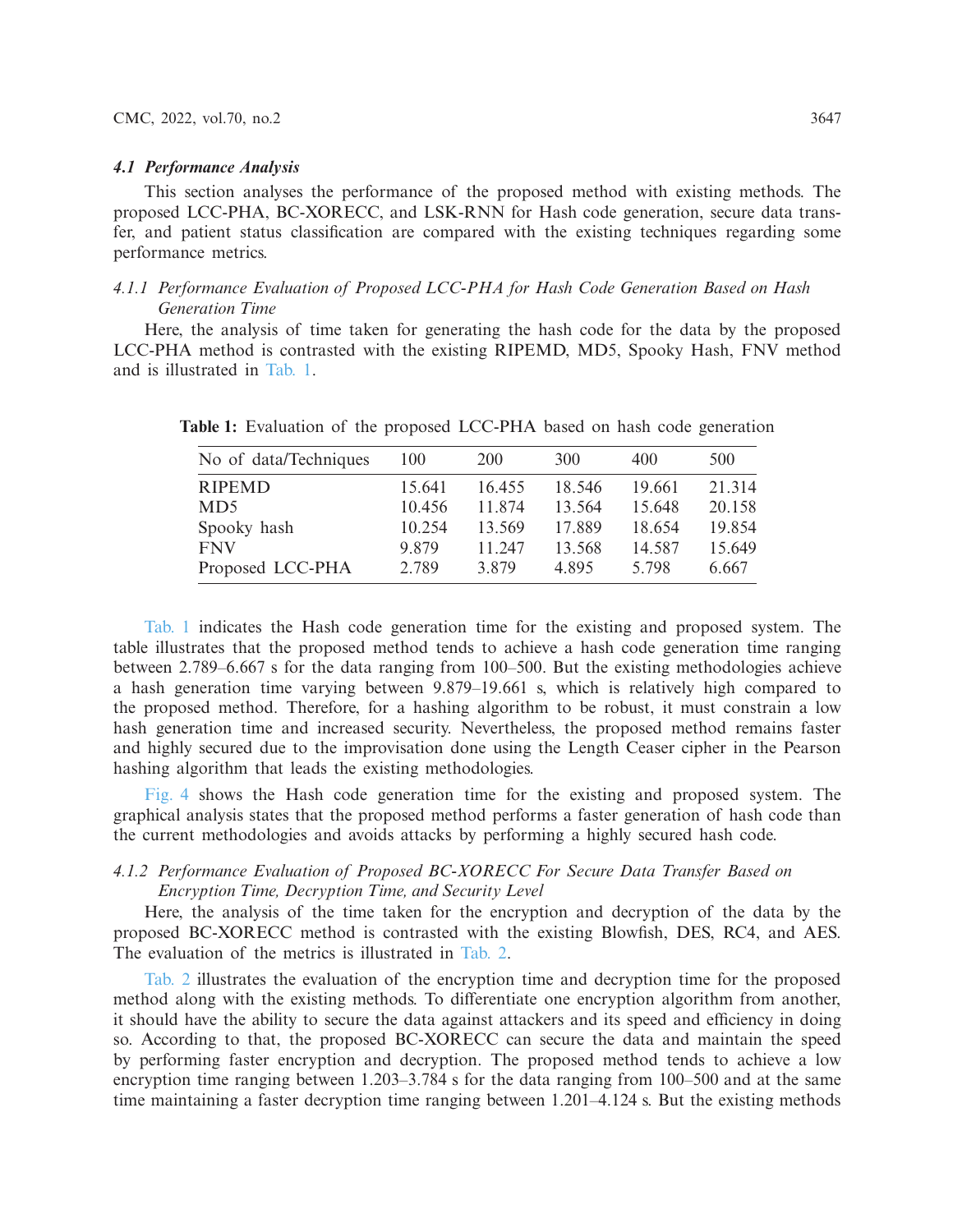tend to achieve an encryption time ranging between 3.456–14.897 s and decryption time ranging between 2.489–16.457 s for the data ranging from 100–500. Thus, the proposed method remains to be efficient in securing the data and the speed of the execution. The graphical analysis of the proposed method is illustrated in [Fig. 5.](#page-12-0)

<span id="page-11-0"></span>

**Figure 4:** Graphical representation of LCC-PHA based on hash code generation time

|            | File size (MB) | Blowfish | <b>DES</b> | RC4   | <b>AES</b> | Proposed BC-XORECC |
|------------|----------------|----------|------------|-------|------------|--------------------|
| Encryption | 100            | 8.978    | 6.554      | 5.647 | 3.456      | 1.203              |
|            | 200            | 9.987    | 8.201      | 6.788 | 5.689      | 1.658              |
|            | 300            | 10.625   | 9.689      | 7.924 | 6.789      | 2.546              |
|            | 400            | 12.345   | 10.247     | 8.678 | 7.945      | 2.987              |
|            | 500            | 14.897   | 11.457     | 9.897 | 8.976      | 3.784              |
| Decryption | 100            | 7.897    | 5.902      | 4.897 | 2.489      | 1.201              |
|            | 200            | 9.563    | 7.998      | 6.788 | 4.887      | 1.699              |
|            | 300            | 11.203   | 8.958      | 7.896 | 5.789      | 2.568              |
|            | 400            | 11.989   | 9.978      | 7.982 | 6.996      | 3.106              |
|            | 500            | 16.457   | 10.733     | 9.012 | 8.841      | 4.124              |
|            |                |          |            |       |            |                    |

<span id="page-11-1"></span>**Table 2:** Evaluation of the proposed BC-XORECC with the existing methods in terms of encryption and decryption time (s)

In [Figs. 5a](#page-12-0)  $\&$  [5b,](#page-12-0) the time taken for encrypting and decrypting the varied data sizes is shown. Thus, it shows that encryption and decryption of any large size of files will only take significantly less time for the proposed system when compared with the existing Blowfish, DES, RC4, and AES methods and provides a high level of security. Security level elaborates the strength of the cryptographic primitives, such as cipher or hash function. Based on the security level, the proposed method is analyzed graphically in [Fig. 6.](#page-13-0)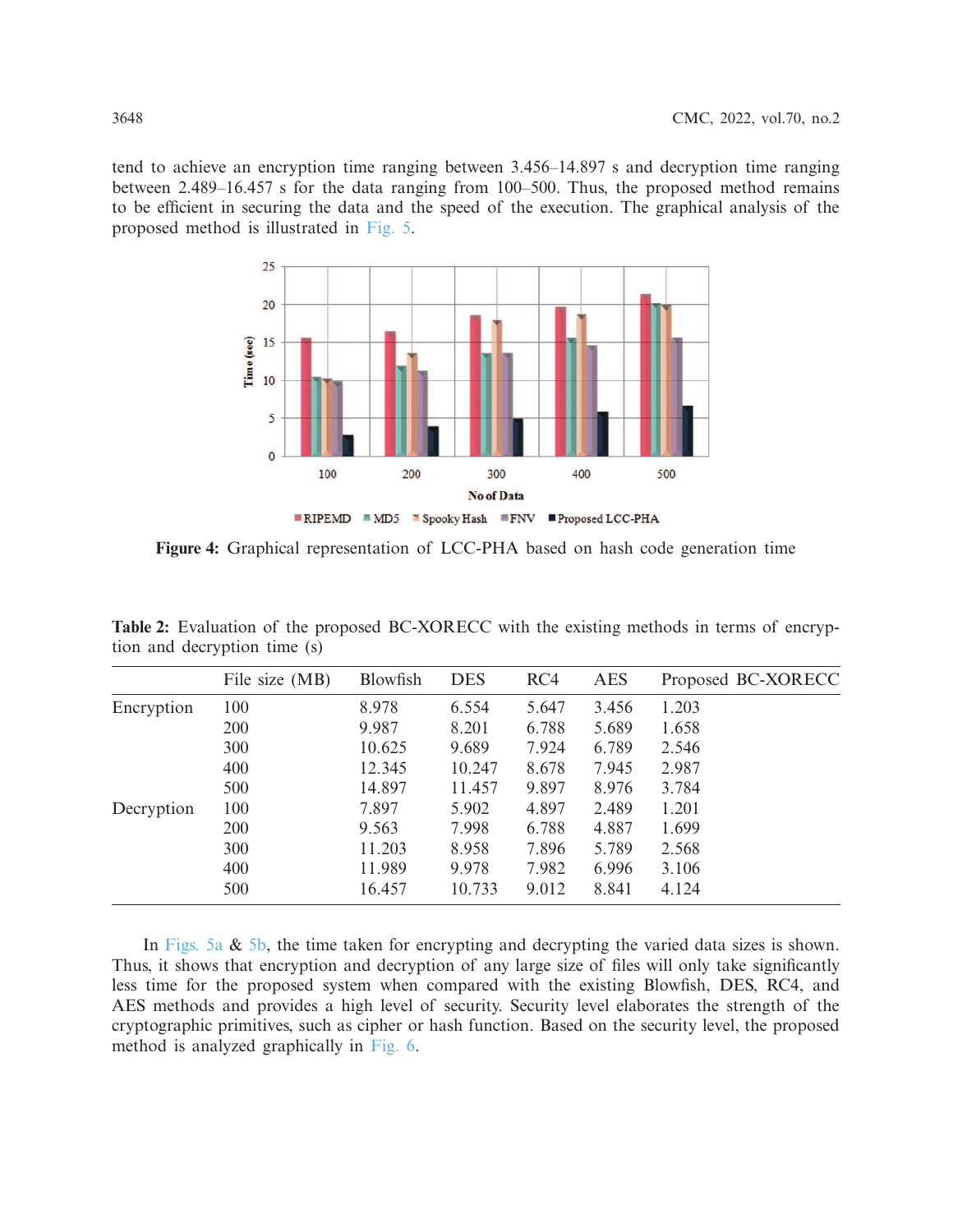

<span id="page-12-0"></span>**Figure 5:** Graphical representation of BC-XORECC based on (a) Encryption time (b) Decryption time

The security level is the most important metric that illustrates the framework's efficiency by bringing the users' trust. Therefore, a high percentage of security level indicates a better framework for transferring data. The proposed method tends to achieve a security level of 93.56%, as shown in [Fig. 6.](#page-13-0) In contrast, the existing Blowfish, DES, RC4, and AES methods tend to achieve a security level of 87.96%, 91.54%, 90.89%, and 91.84%, respectively comparatively lower than the proposed method. Thus, the proposed BC-XORECC tends to be more secure for transferring user details or medical details by avoiding malicious attacks.

### *4.2 Performance Evaluation of Proposed LSK-RNN for Patient Monitoring System Based on Metrics*

The proposed LSK-RNN patient monitoring system is analyzed based on the liver dataset, which is publically available. The proposed method is evaluated based on the metrics, such as Accuracy, Specificity, False positive rate (FPR), and False negative rate (FNR), along with the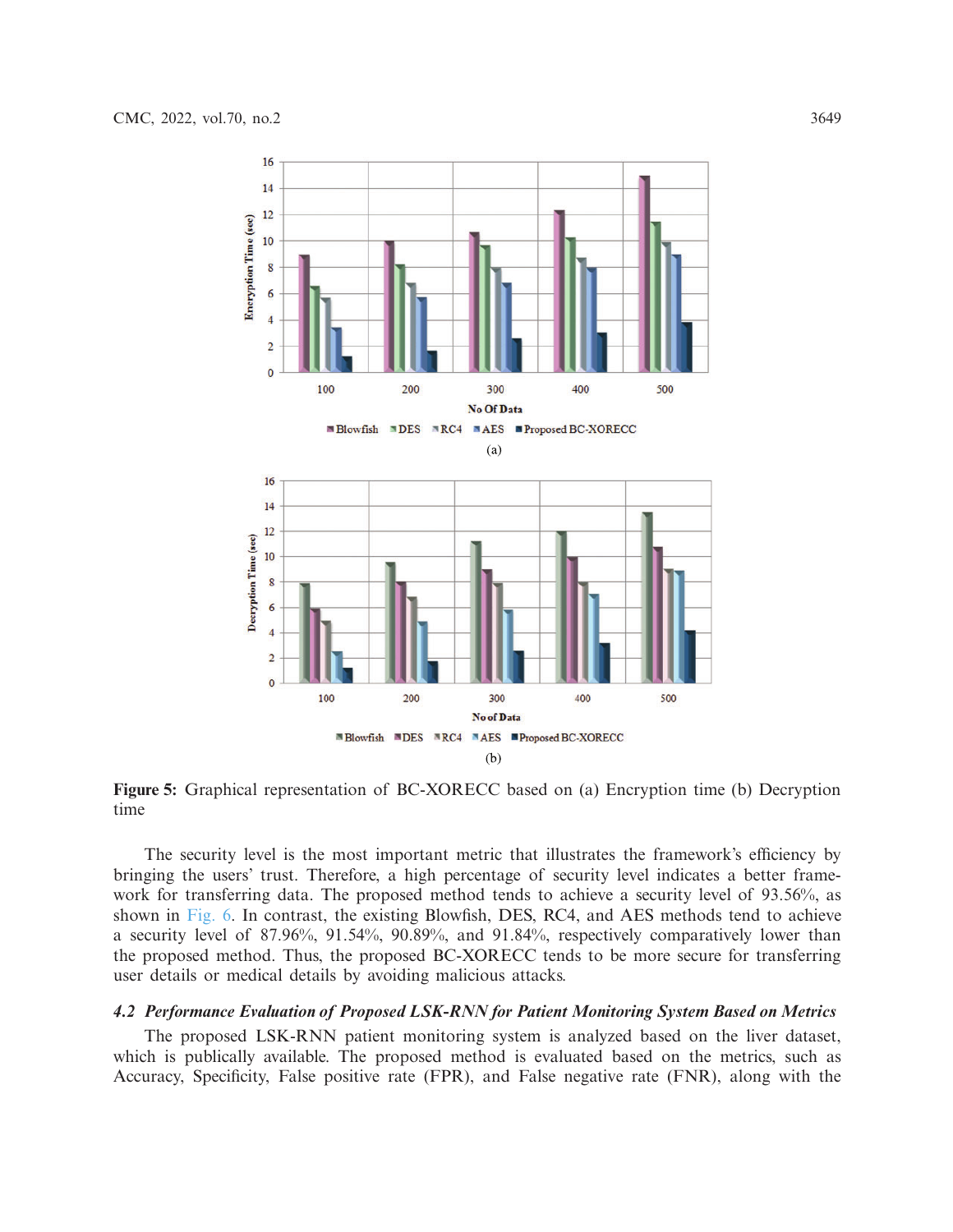existing methodologies, such as Deep neural network (DNN), Ensemble method, Support vector machine (SVM), and Recurrent neural network (RNN).



<span id="page-13-0"></span>**Figure 6:** Graphical representation of BC-XORECC based on the security level

[Fig. 7](#page-13-1) illustrates the IoT data-based patient health monitoring system. The performance evaluation helps to know the efficiency of the proposed techniques. From the tabulation, it is known that the proposed LSK-RNN achieves an accuracy of 89.96% and specificity of 89.99%. In contrast, the existing methods achieve the metric value ranging between 75.68%–83.54%, which is relatively low compared to the proposed technique. In addition to that, the proposed method avoids misclassification by achieving lower FPR and FNR values of 14.52% and 12.53%, respectively. Nevertheless, it remains to be robust as compared to the existing methodologies.

<span id="page-13-1"></span>

**Figure 7:** Graphical representation of LSK-RNN based on accuracy, specificity, FPR, and FNR

# **5 Conclusion & Future Scope**

Secure data transmission is a vital task in the IoT environment. As there is a lot of chances to steal the data within the IoT platform because IoT devices are generally accessed through an untrusted network, so there is a need to protect the privacy of healthcare data while it travels over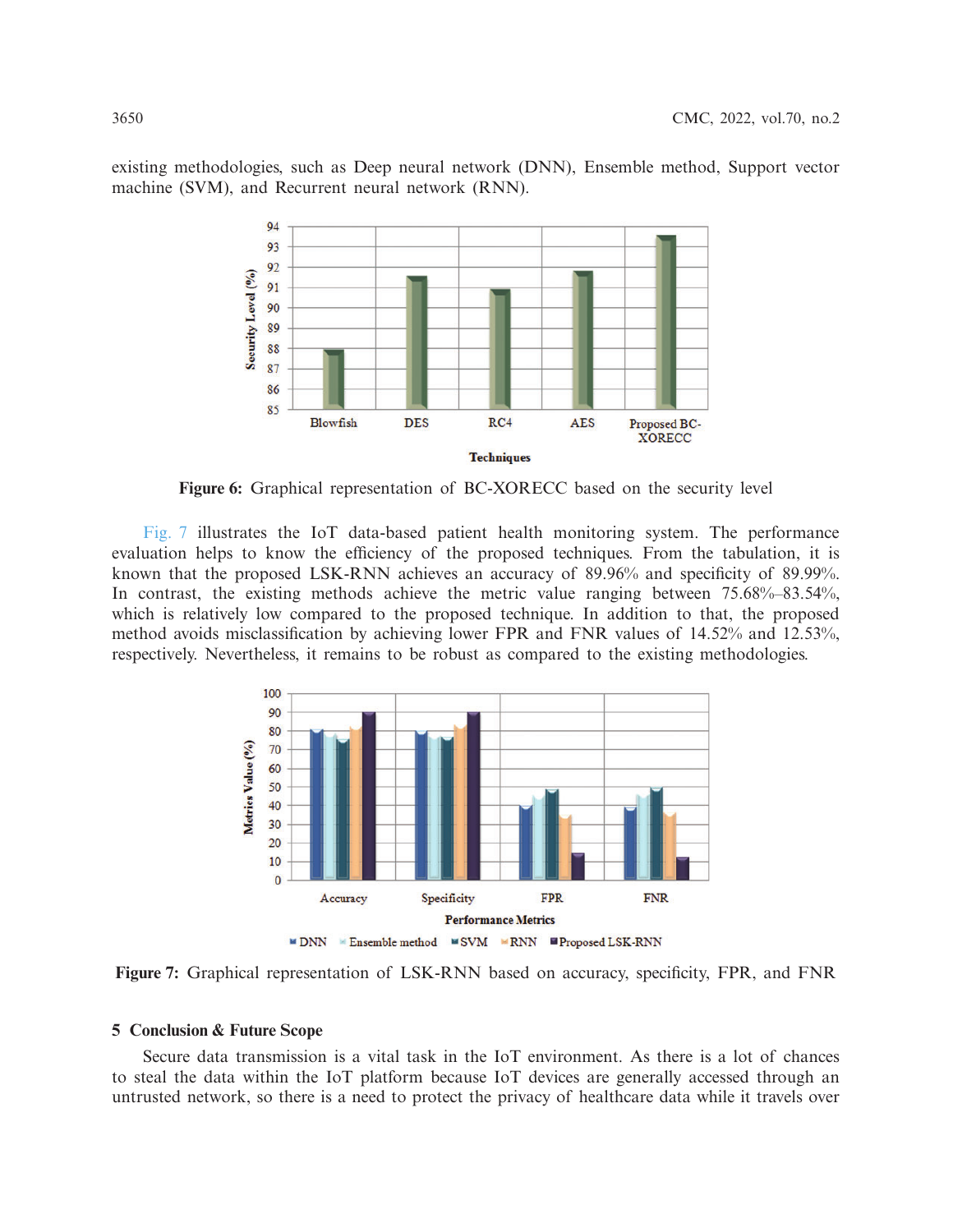an untrusted network. In this paper, the authors have developed a BC-XORECC based Secure IoT healthcare monitoring system to avoid various vulnerable attacks. First, the work allows the authorized user to access the data by implementing a strong authentication process using LCC-PHA, ECC, and FYS-AVL tree. The authentications prevent internal attacks. Secondly, the data is transferred securely by maintaining the confidentiality, integrity, and availability of the data by avoiding the interference of the attackers using BC-XORECC. Finally, secured data is trained under LSK-RNN classification to monitor the patient's health status. Experimental analysis has shown that the proposed framework has achieved a Hash code generation time of an average of 4.8056 s with a faster encryption time of 3.784 s and decryption time of 4.124 s. It has also classified the patient's health status with an accuracy of 89.96% and remains to be robust compared with the existing state-of-the-art method.

In the future, authors have planned to enhance this work by integrating the work with an android based app so that the proposed model can also be used on mobile. It can be implemented by the use of some lighter deep learning models.

**Funding Statement:** This project has been funded by the Scientific Research Deanship at the University of Ha'il–Saudi Arabia through project number BA-2105.

**Conflicts of Interest:** The authors declare that they have no conflicts of interest to report regarding the present study.

### **References**

- <span id="page-14-0"></span>[1] K. N. Griggs, O. Ossipova, C. P. Kohlios, A. N. Baccarini, E. A. Howson *et al.,* "Healthcare blockchain system using smart contracts for secure automated remote patient monitoring," *Journal of Medical Systems*, vol. 42, no. 7, pp. 1–7, 2018.
- <span id="page-14-1"></span>[2] G. Rathee, A. Sharma, H. Saini, R. Kumar and R. Iqbal, "A hybrid framework for multimedia data processing in IoT-healthcare using blockchain technology," *Multimedia Tools and Applications*, vol. 79, no. 12, pp. 1–23, 2019.
- <span id="page-14-2"></span>[3] R. J. Oskouei, Z. MousaviLou, Z. Bakhtiari and K. B. Jalbani, "IoT-based healthcare support system for alzheimer's patients," *Wireless Communications and Mobile Computing*, vol. 2020, no. 3, pp. 1–15, 2020.
- <span id="page-14-3"></span>[4] P. Gope and T. Hwang, "BSN-Care: A secure IoT-based modern healthcare system using body sensor network," *IEEE Sensors Journal*, vol. 16, no. 5, pp. 1368–1376, 2015.
- <span id="page-14-4"></span>[5] P. Verma, S. K. Sood and S. Kalra, "Cloud-centric IoT based student healthcare monitoring framework," *Journal of Ambient Intelligence and Humanized Computing*, vol. 9, no. 5, pp. 1293–1309, 2018.
- <span id="page-14-5"></span>[6] H. A. El Zouka and M. M. Hosni, "Secure IoT communications for smart healthcare monitoring system," *Internet of Things*, vol. 13, pp. 1–14, 2019.
- <span id="page-14-6"></span>[7] S. S. Ambarkar and N. Shekokar, "Toward smart and secure IoT based healthcare system," in *Internet of Things, Smart Computing and Technology: A Roadmap Ahead*. Vol. 2020. Cham: Springer, pp. 283–303, 2020.
- <span id="page-14-7"></span>[8] S. R. Moosavi, T. N. Gia, A. M. Rahmani, E. Nigussie, S. Virtanen *et al.,* "SEA: A secure and efficient authentication and authorization architecture for IoT-based healthcare using smart gateways," *Procedia Computer Science*, vol. 52, pp. 452–459, 2015.
- <span id="page-14-8"></span>[9] G. S. Aujla and A. Jindal, "A decoupled blockchain approach for edge-envisioned IoT-based healthcare monitoring," *IEEE Journal on Selected Areas in Communications*, vol. 39, no. 2, pp. 1–9, 2020.
- <span id="page-14-9"></span>[10] P. K. Dhillon and S. Kalra, "Multi-factor user authentication scheme for IoT-based healthcare services," *Journal of Reliable Intelligent Environments*, vol. 4, no. 3, pp. 141–160, 2018.